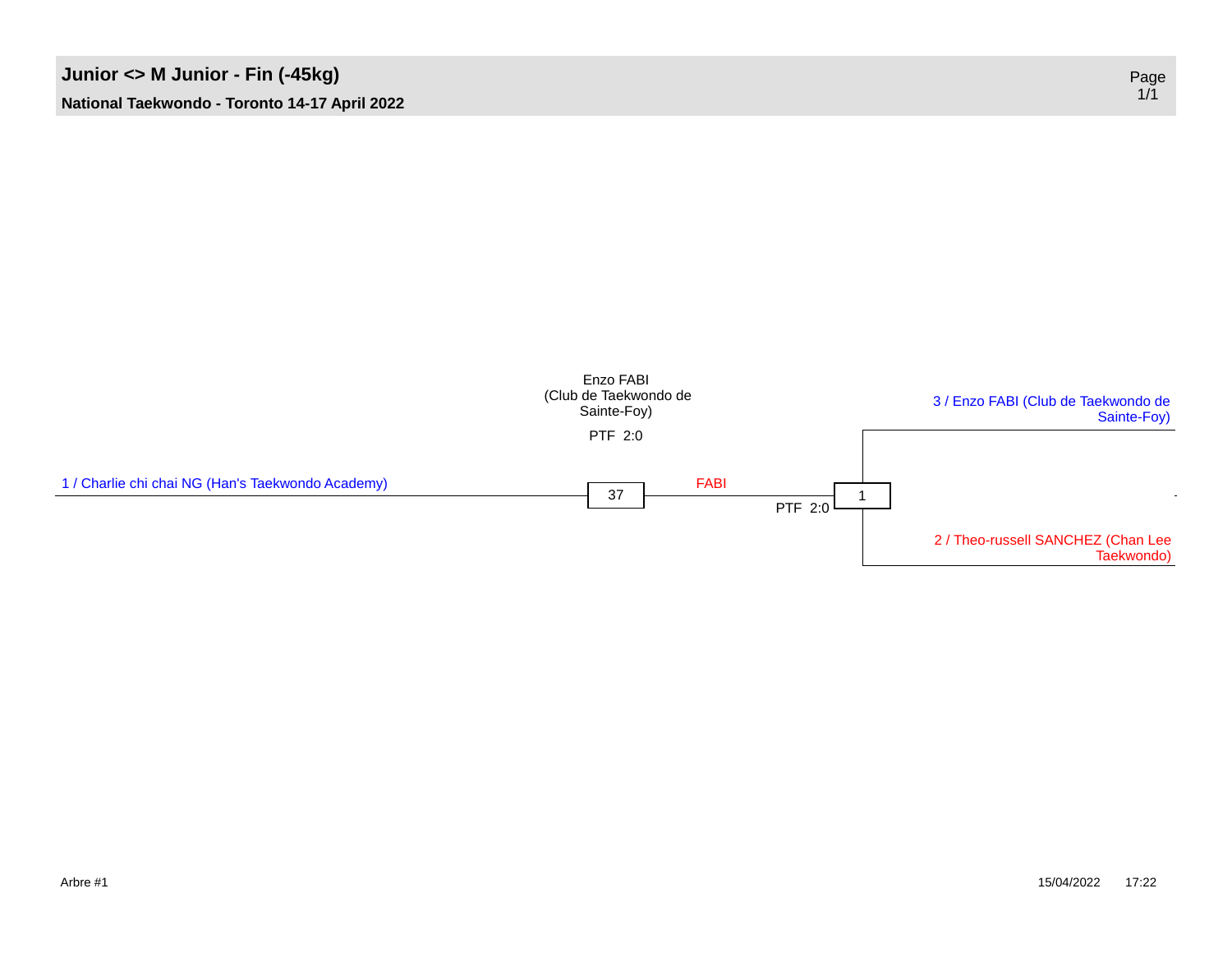### **Junior <> M Junior - Fly (45kg - 48kg)** Page



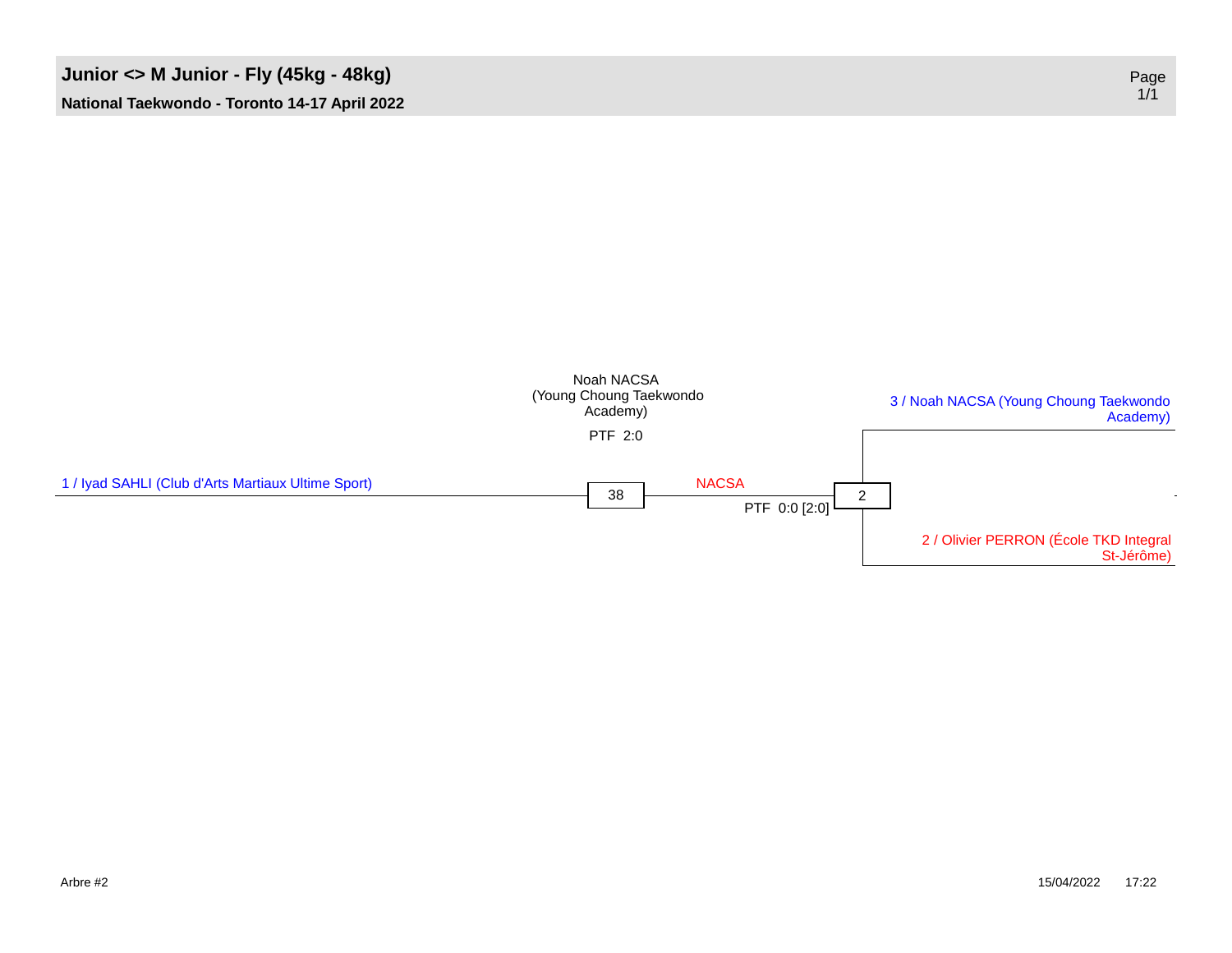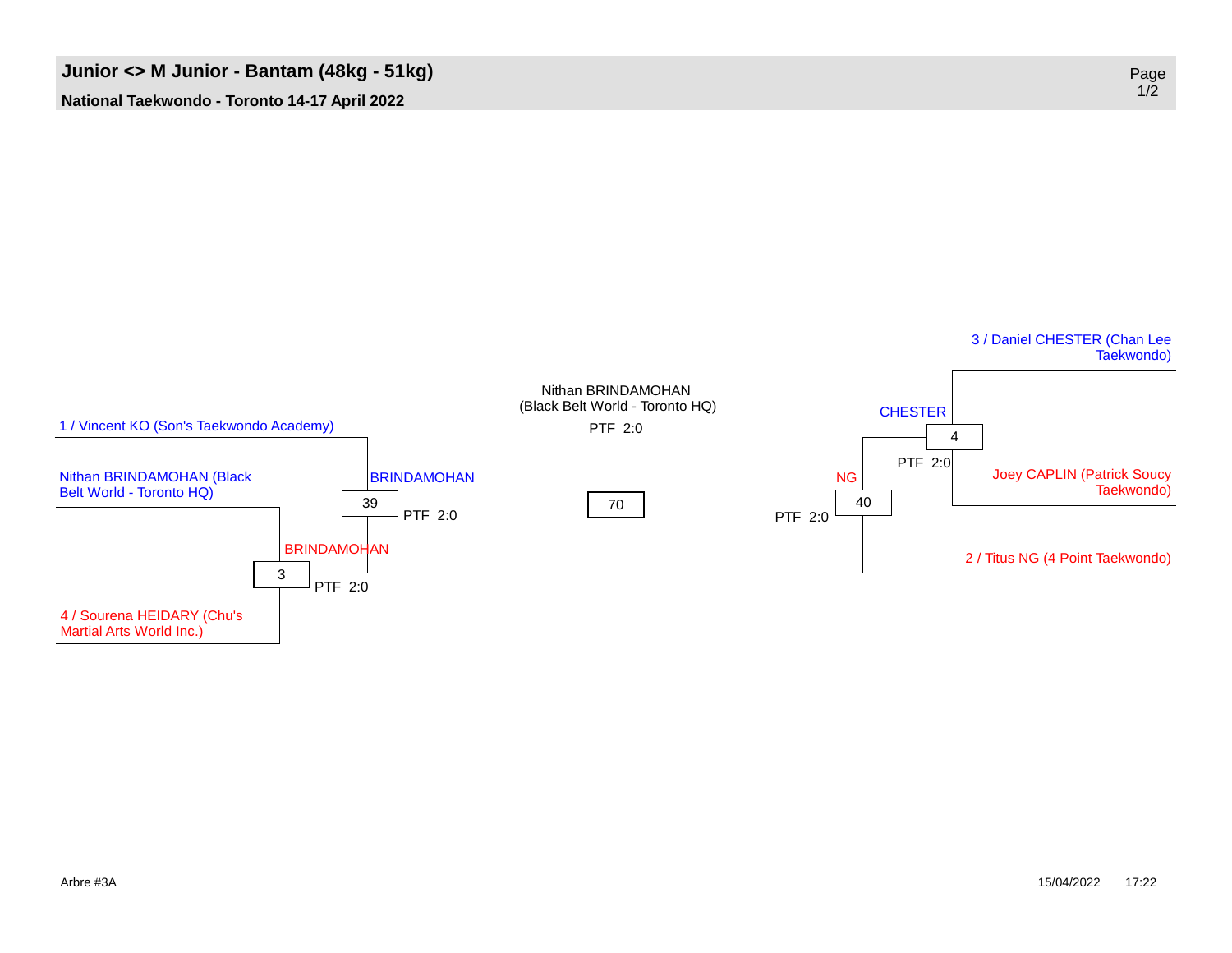

3 / Alexander CHAN (Han's Taekwondo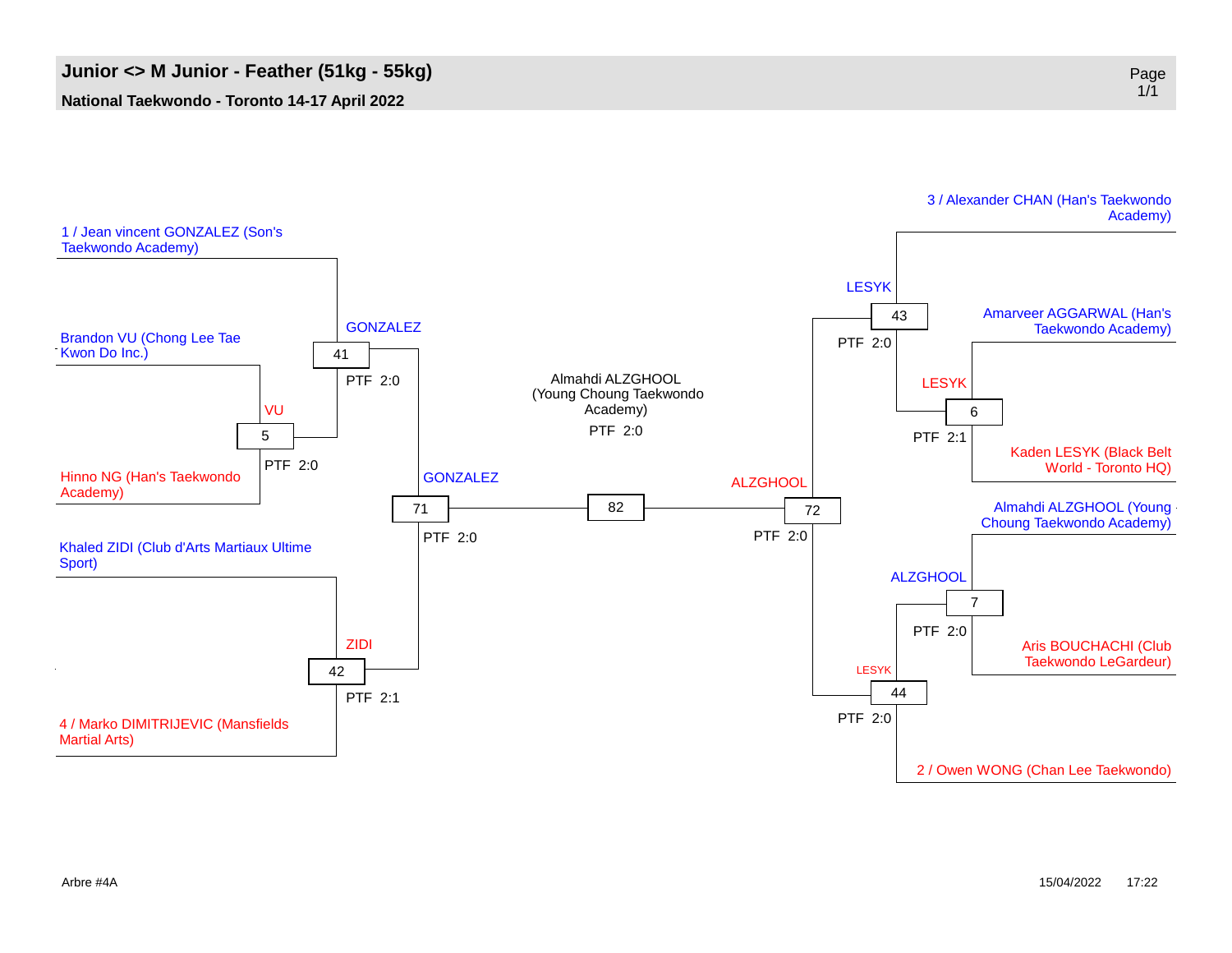#### **Junior <> M Junior - Light Middle (63kg - 68kg)** Page

**National Taekwondo - Toronto 14-17 April 2022**

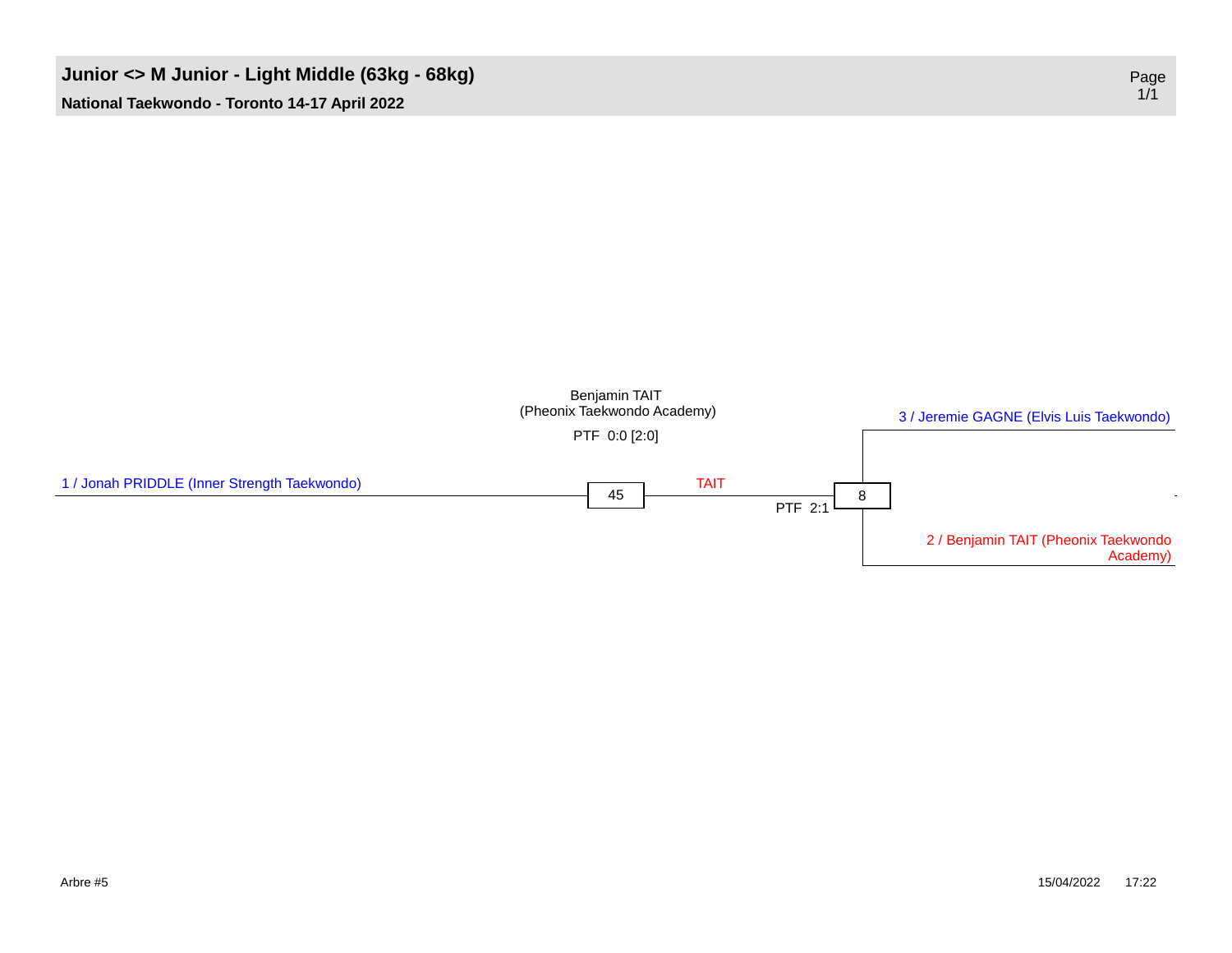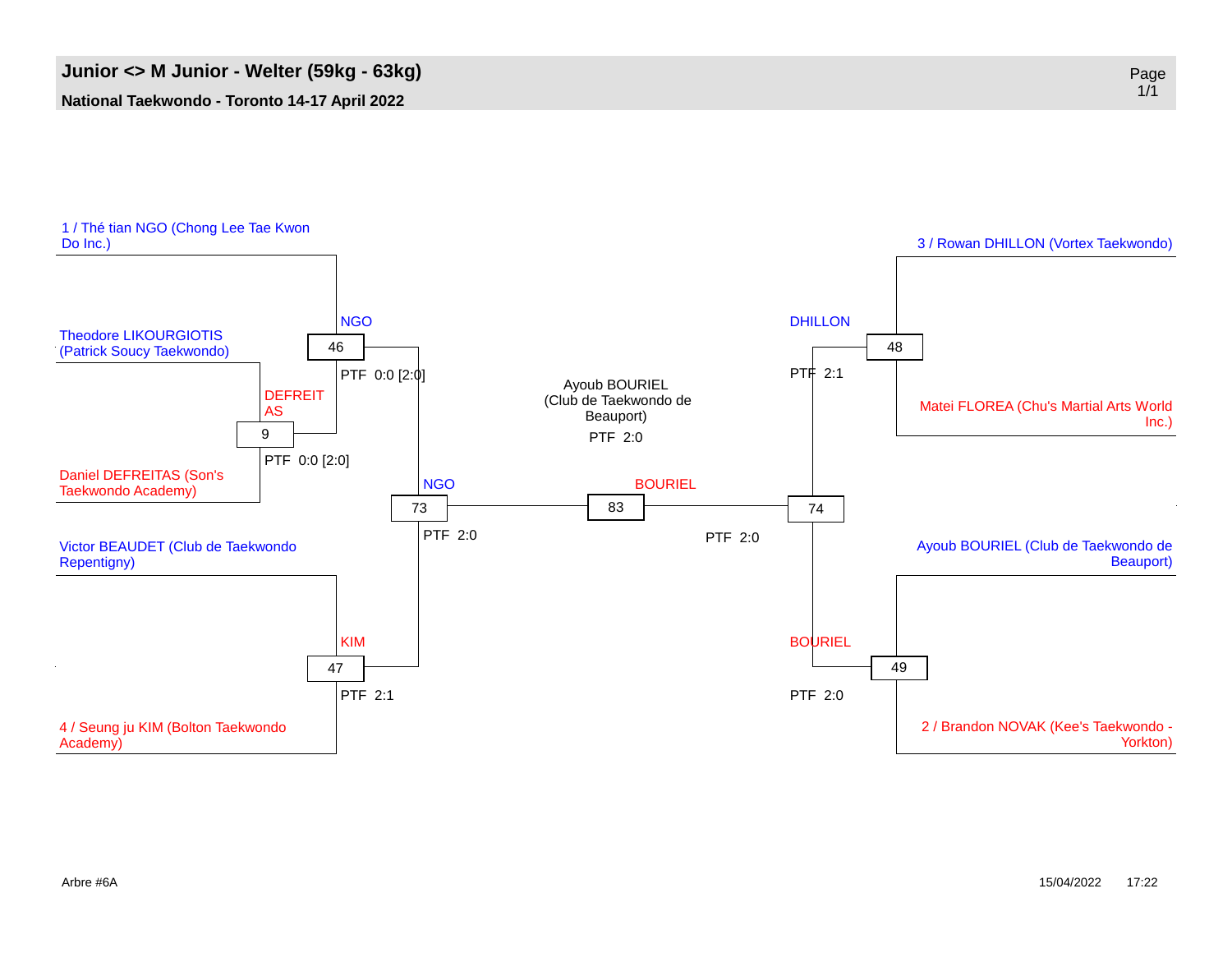# **Junior** <> **M** Junior **-** Light Heavy (73kg - 78kg)

**National Taekwondo - Toronto 14-17 April 2022**

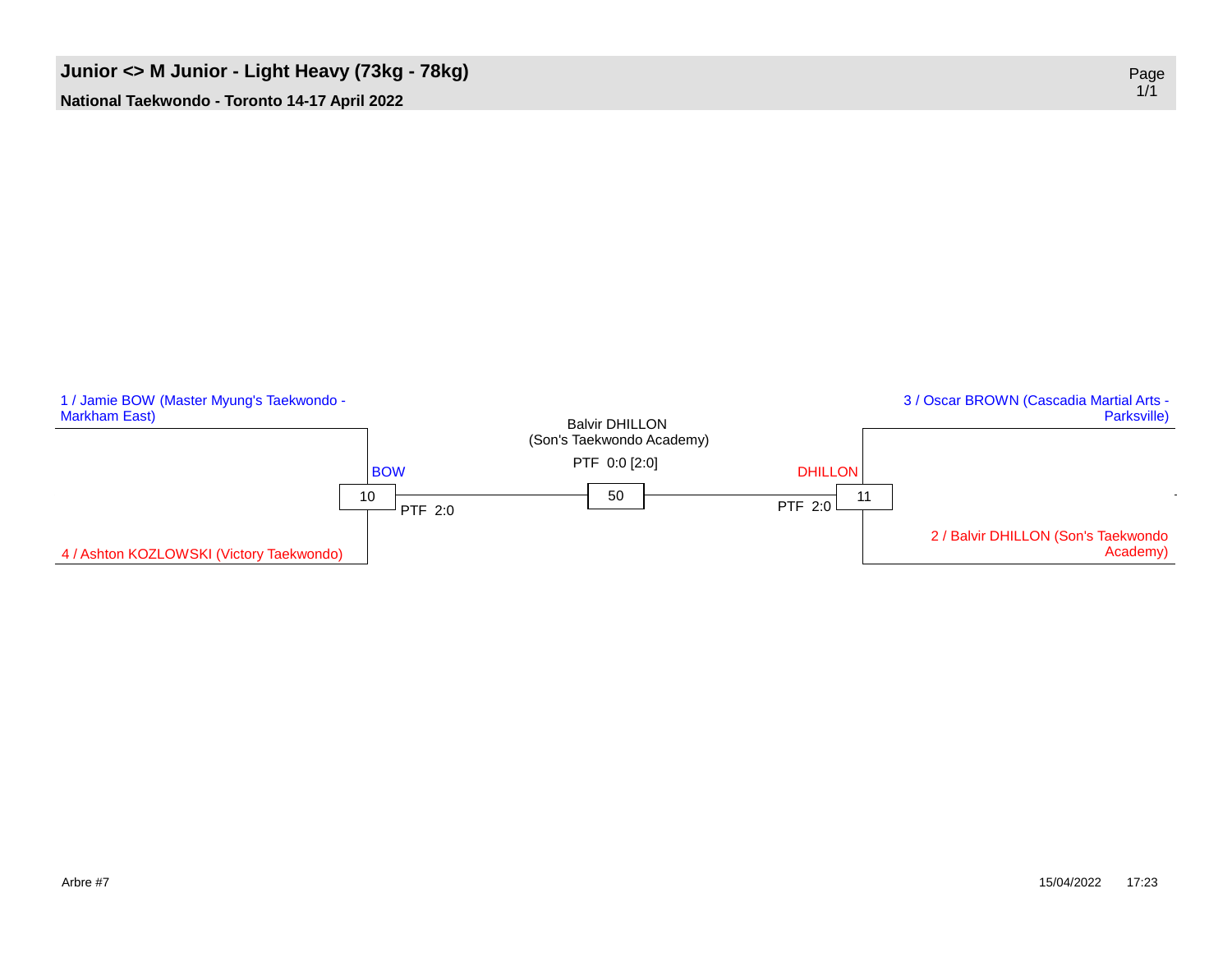

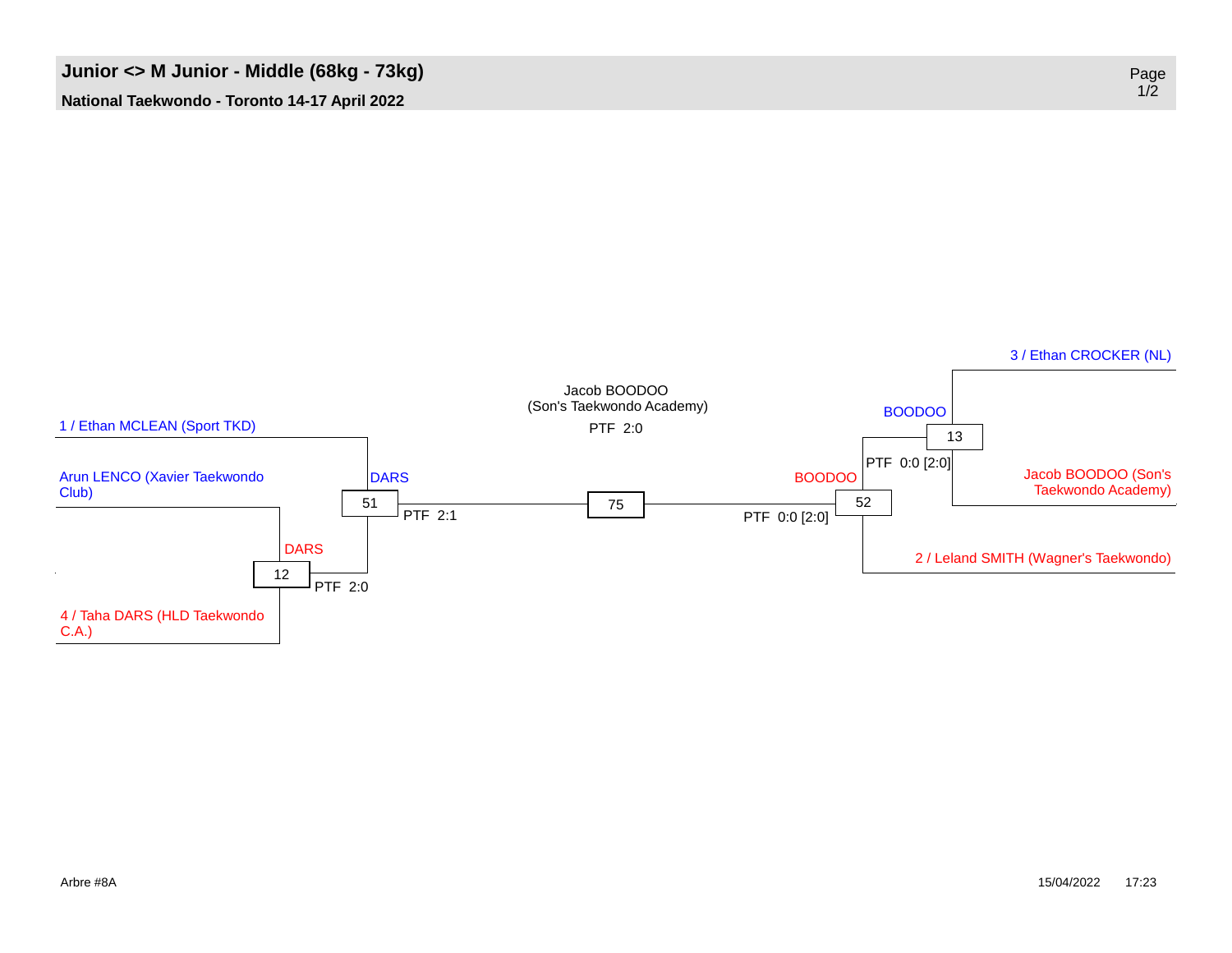#### **Junior <> M Junior - Light (55kg - 59kg)** Page

#### **National Taekwondo - Toronto 14-17 April 2022**



(Dragon Taekwondo Academy)

Arbre #9A 15/04/2022 17:23

1/1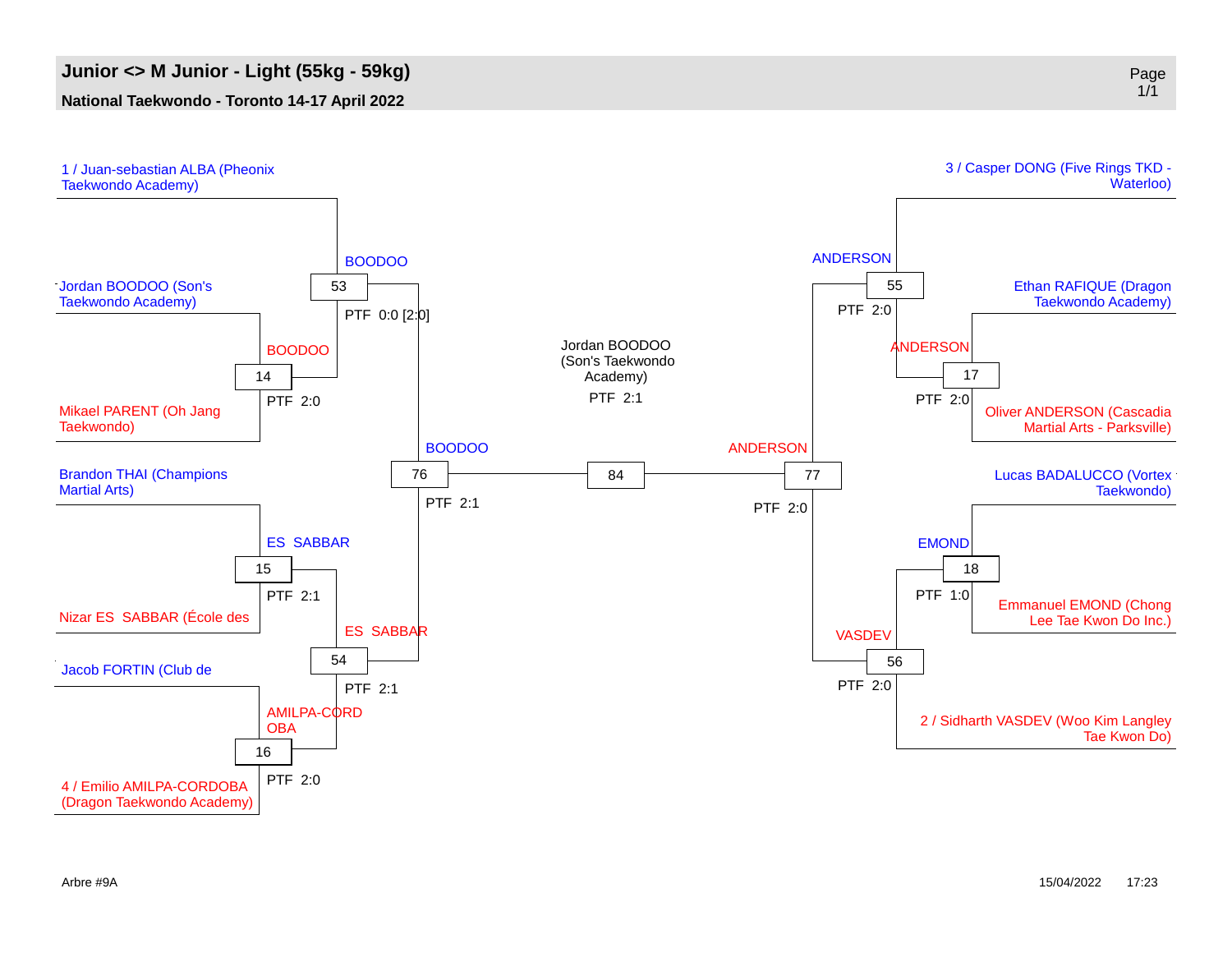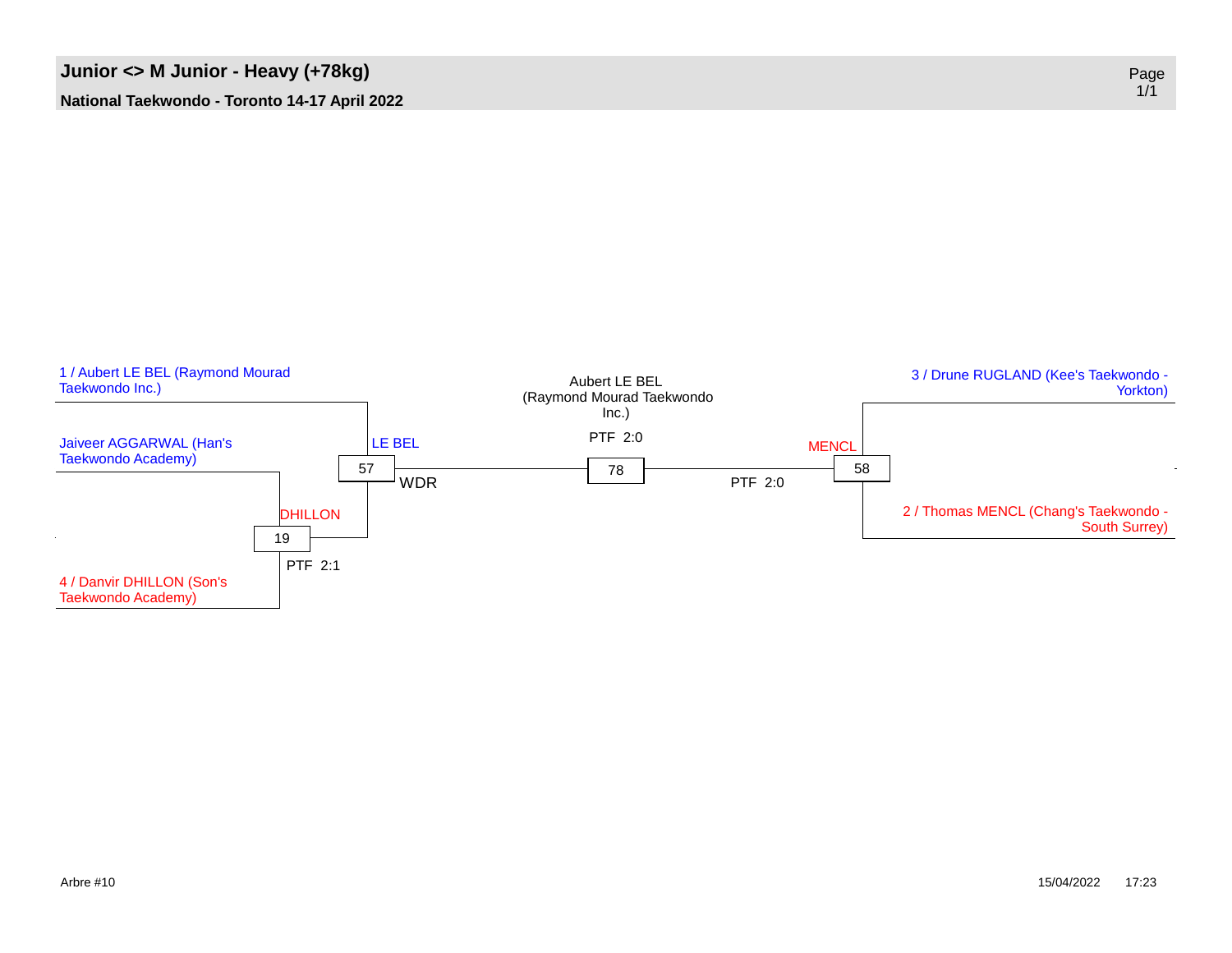#### Sarangi BRINDAMOHAN (Black Belt World - Toronto HQ)

PTF 2:0

20

| 1 / Maleeka MOHAMED (Pheonix Taekwondo Academy) |  |
|-------------------------------------------------|--|
|-------------------------------------------------|--|

2 / Sarangi BRINDAMOHAN (Black Belt World - Toronto HQ)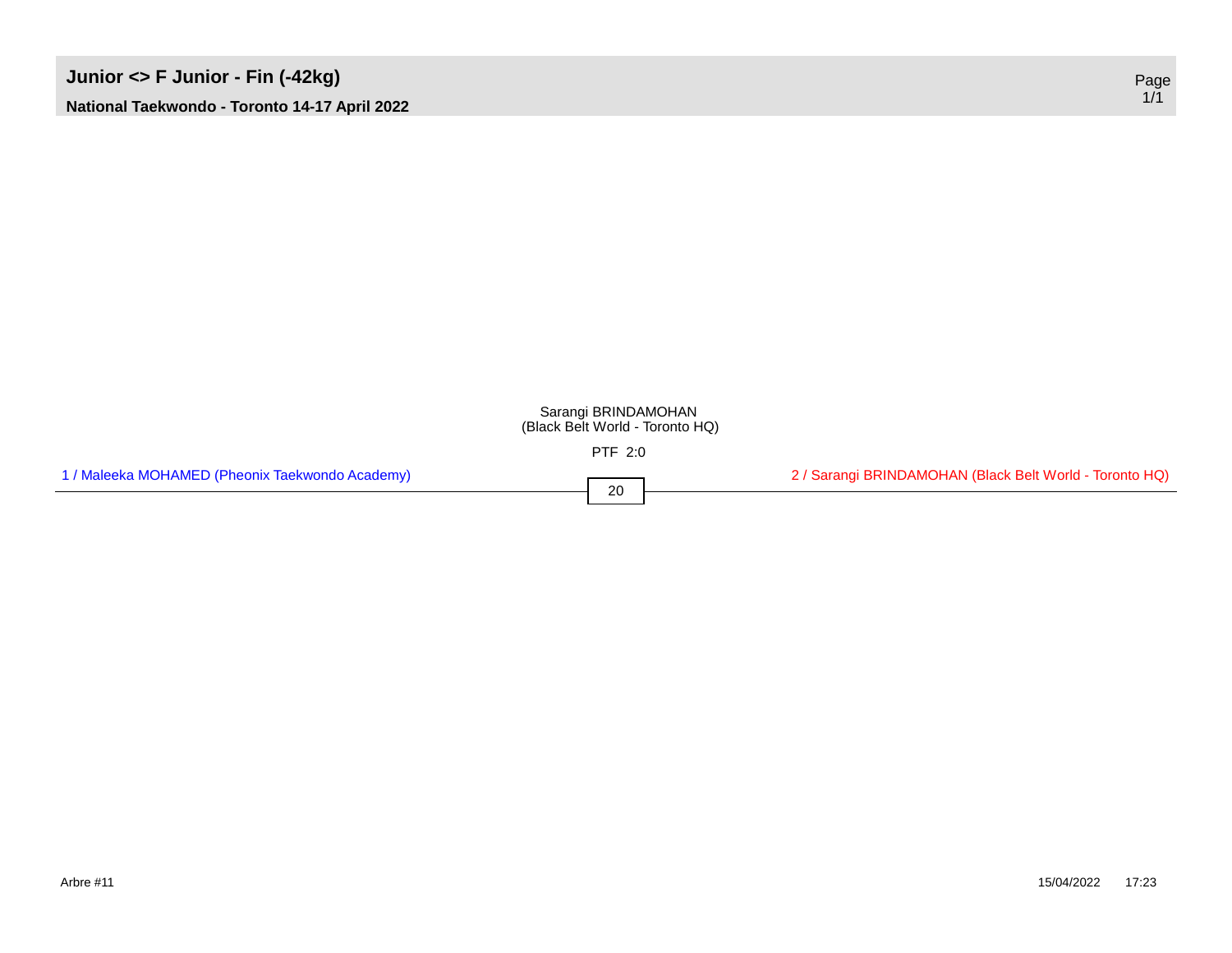### **Junior <> F Junior - Fly (42kg - 44kg)** Page **National Taekwondo - Toronto 14-17 April 2022**

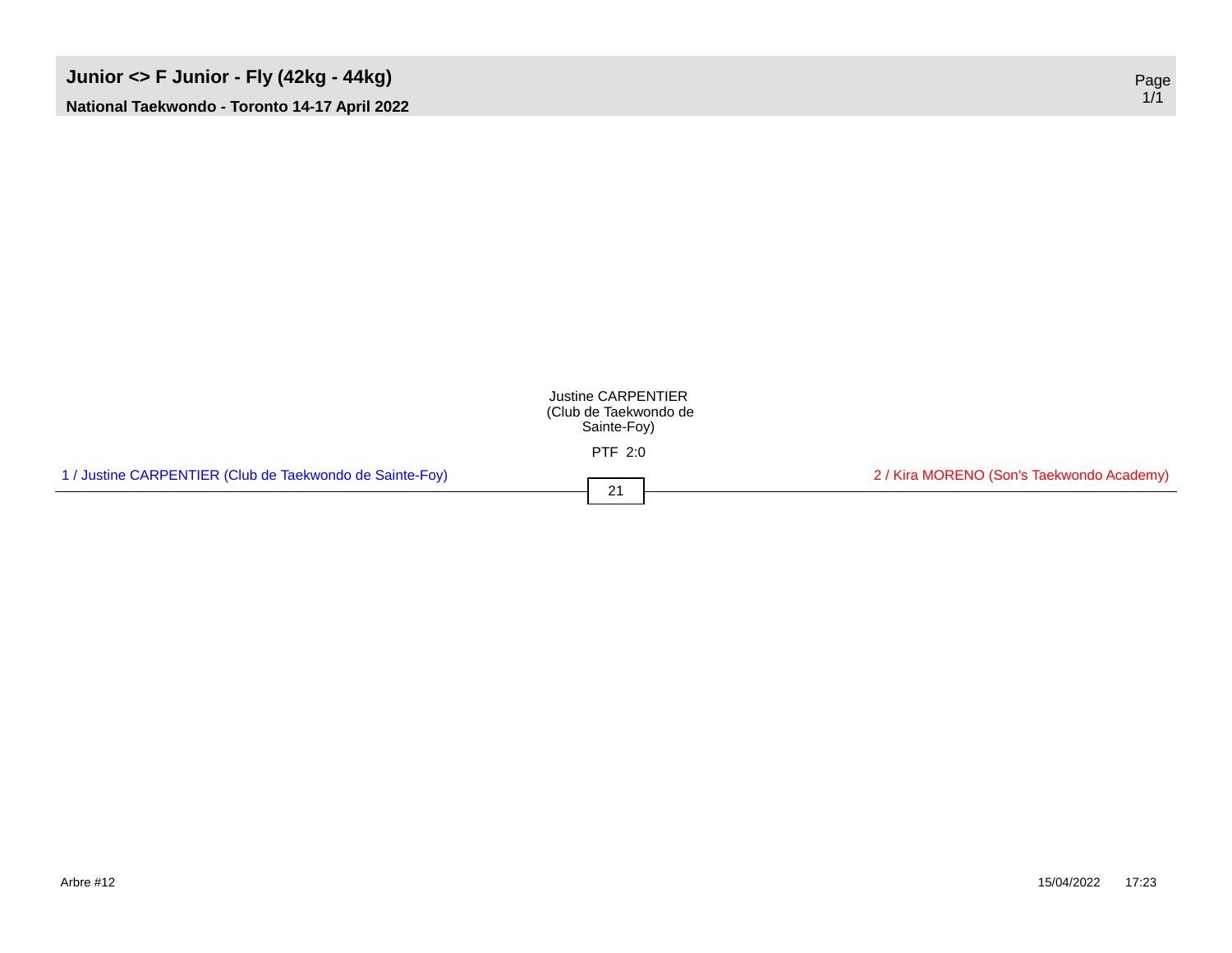#### **Junior** <> **F** Junior **-** Bantam (44kg - 46kg)



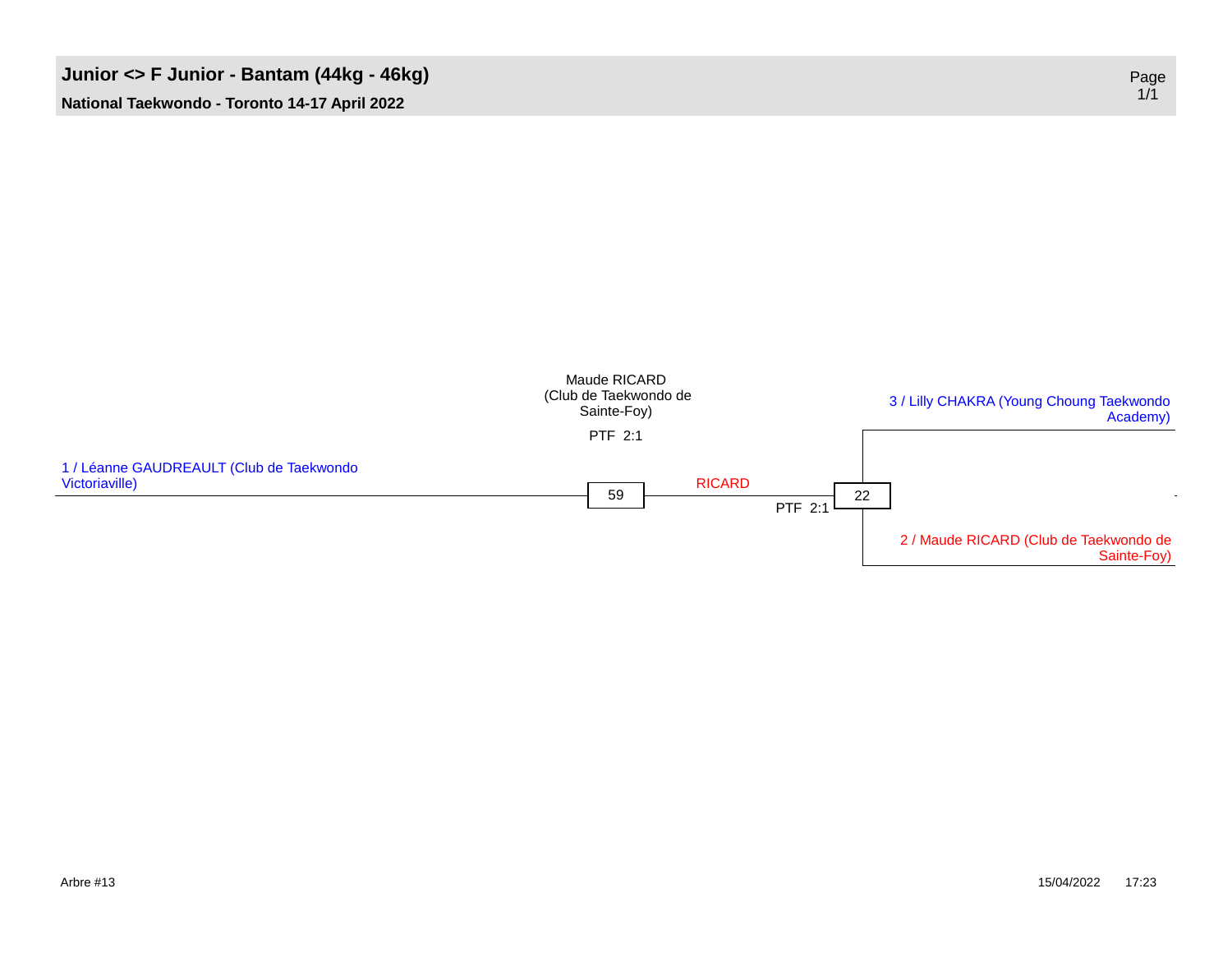

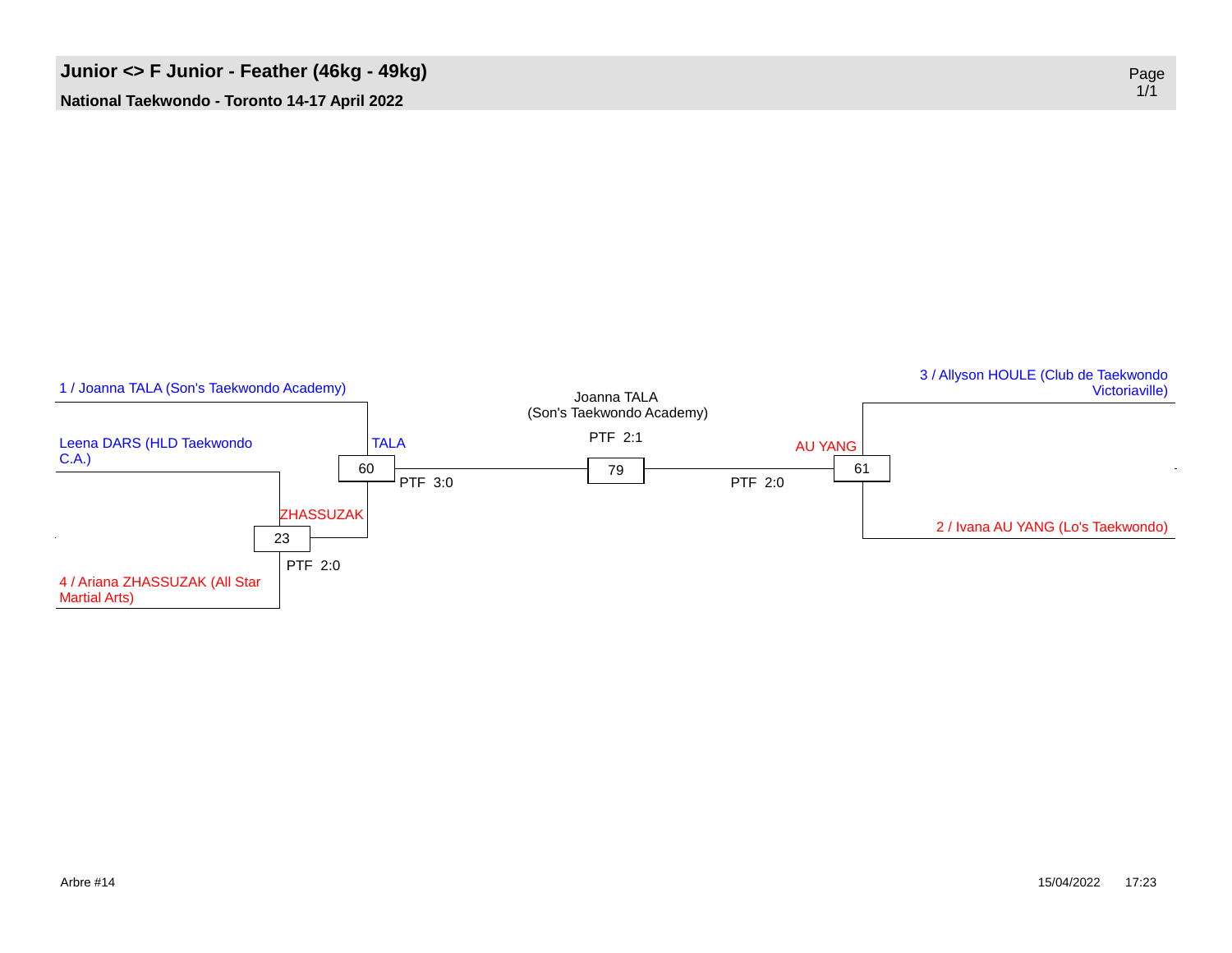## **Junior <> F Junior - Light Middle (55kg - 59kg)** Page

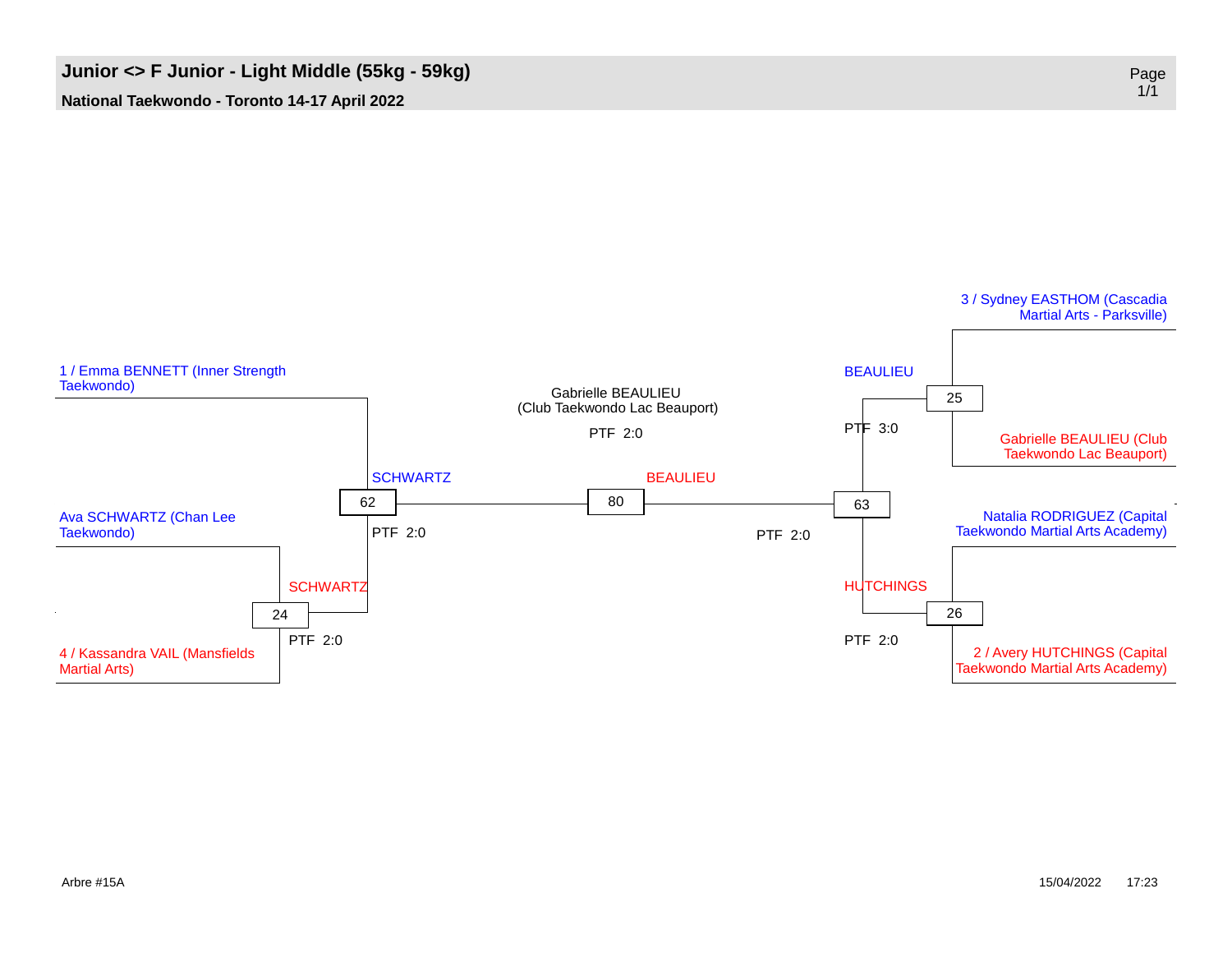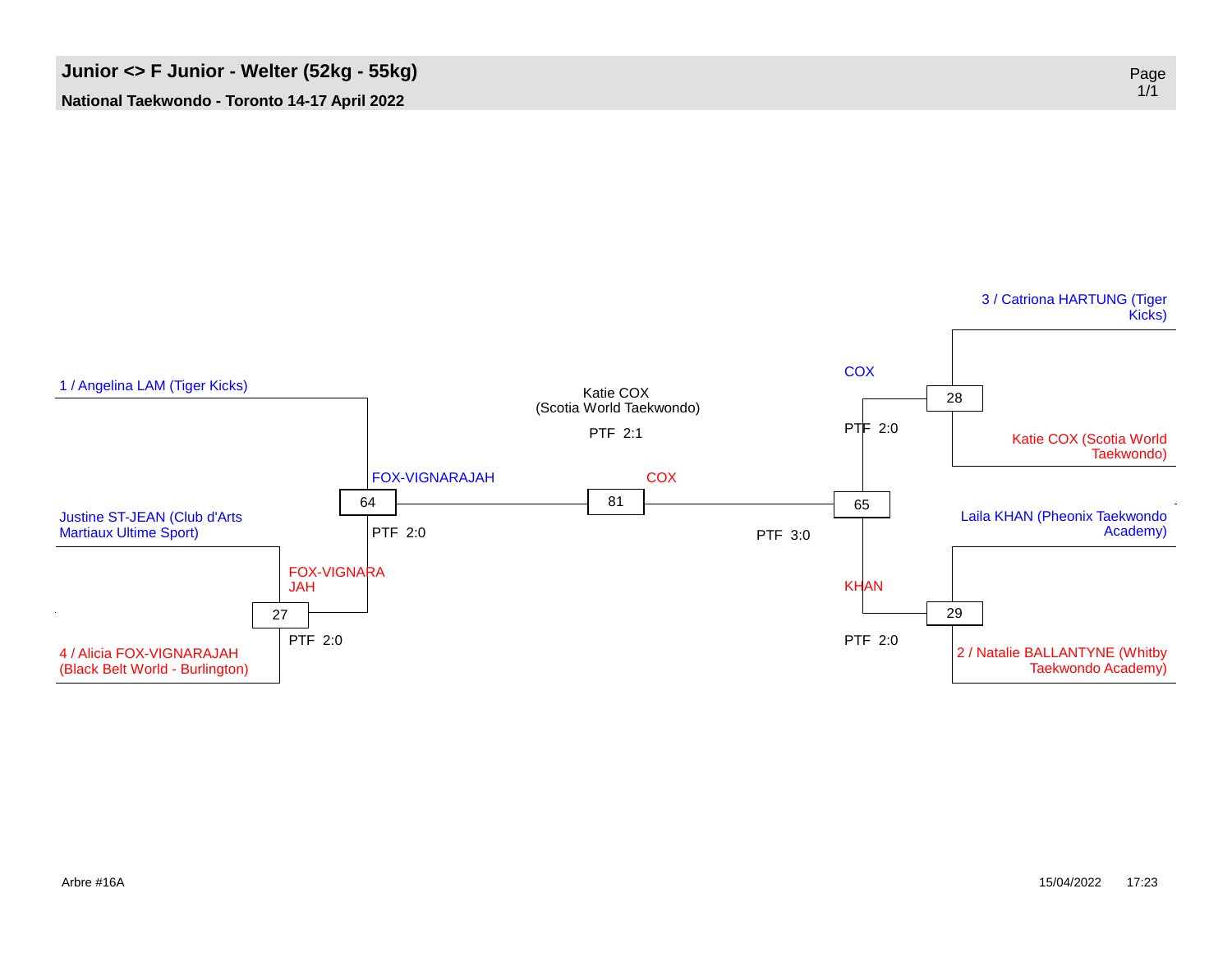### **Junior** <> **F** Junior - Light Heavy (63kg - 68kg)

**National Taekwondo - Toronto 14-17 April 2022**

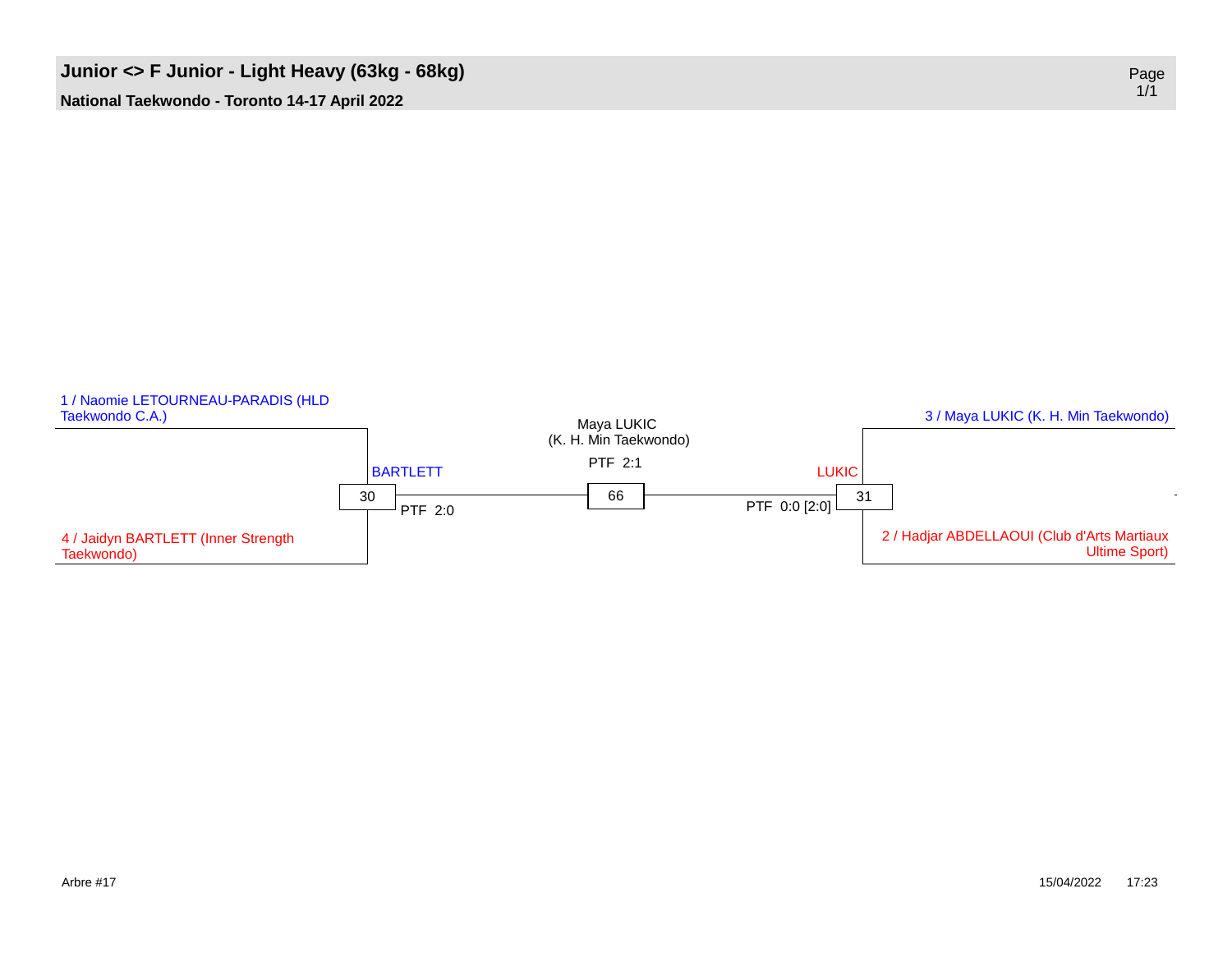#### **Junior <> F Junior - Middle (59kg - 63kg)** Page

**National Taekwondo - Toronto 14-17 April 2022**

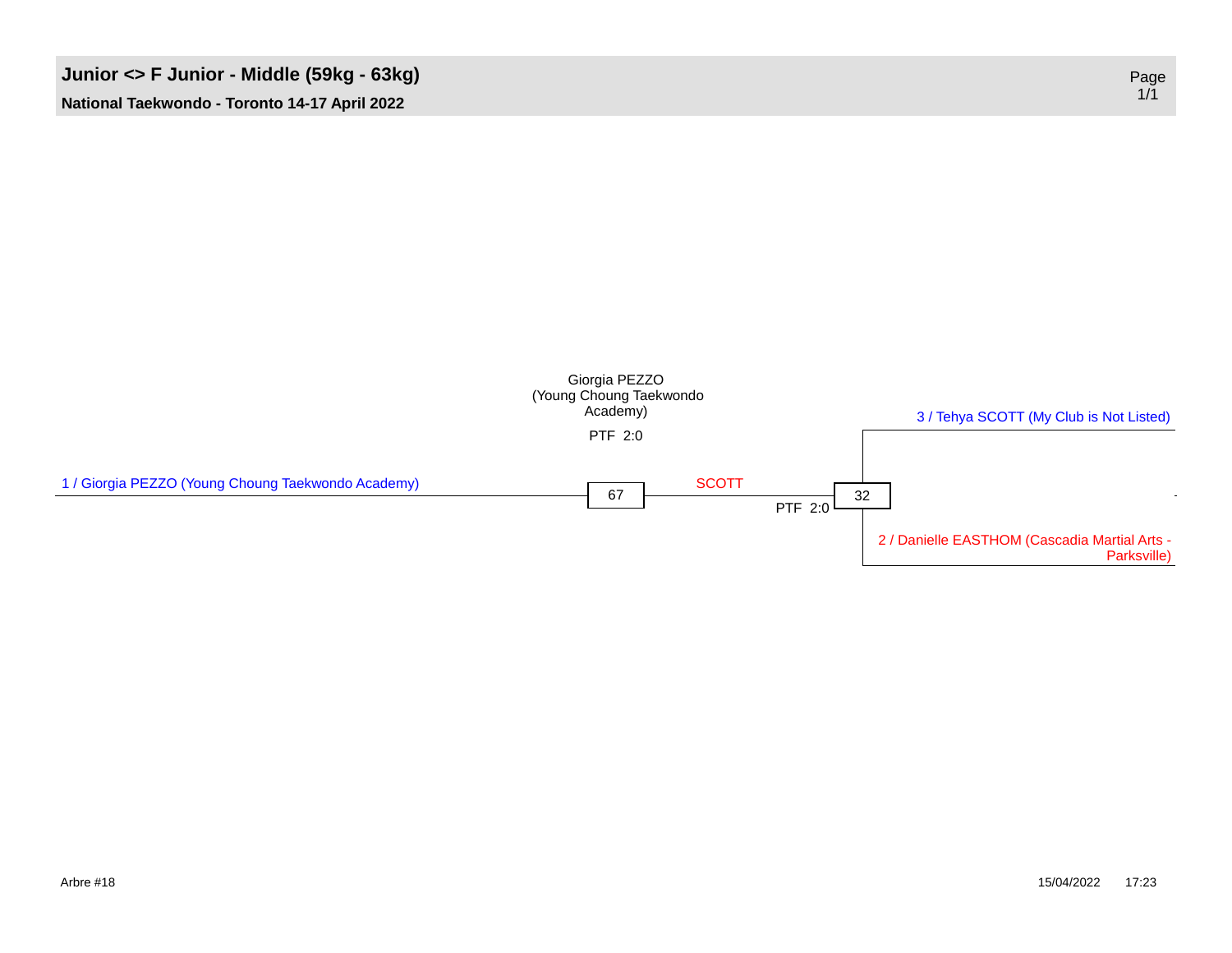